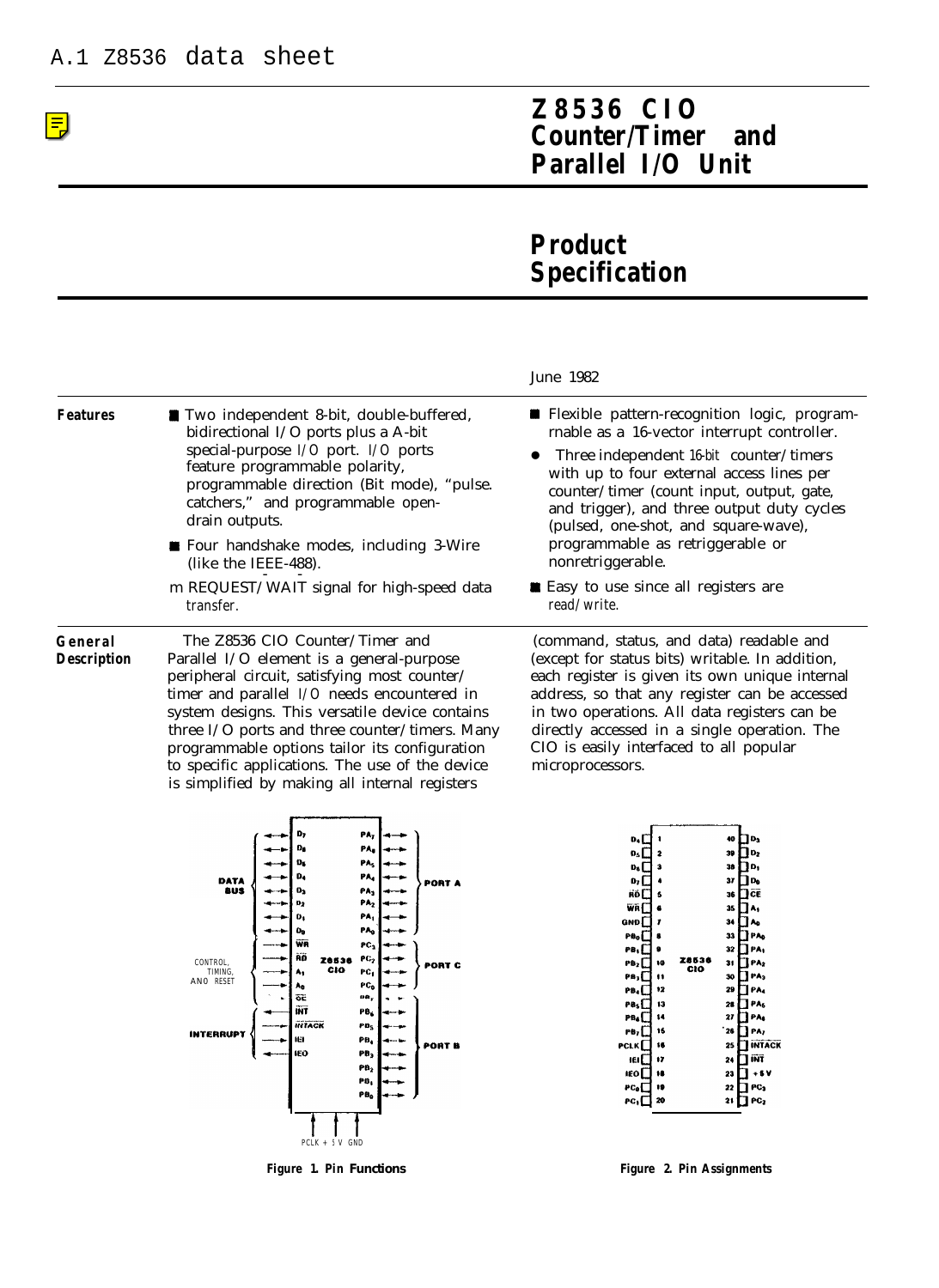| Pin<br><b>Description</b> | <b>AO-AL</b> Address Lines (input). These two lines<br>are used to select the register involved in the                                                                                                                                                                                                   | it must be stable throughout the Interrupt<br>Acknowledge cycle.<br>PA0-PA7 Port A I/O lines (bidirectional,<br>3-state, or open-drain). These eight I/O line<br>transfer information between the CIO's Por                                          |  |
|---------------------------|----------------------------------------------------------------------------------------------------------------------------------------------------------------------------------------------------------------------------------------------------------------------------------------------------------|------------------------------------------------------------------------------------------------------------------------------------------------------------------------------------------------------------------------------------------------------|--|
|                           | CPU transaction: Port A's Data register, Port<br>B's Data register, Port C's Data register, or a<br>control register.                                                                                                                                                                                    |                                                                                                                                                                                                                                                      |  |
|                           | <b>CE</b> <i>Chip Enable</i> (input, active Low). A Low<br>level on this input enables the CIO to be read                                                                                                                                                                                                | and external devices.                                                                                                                                                                                                                                |  |
|                           | from or written to.                                                                                                                                                                                                                                                                                      | <b>PB0-PB7</b> Port B I/O lines (bidirectional,<br>3-state, or open-drain). These eight I/O lin<br>transfer information between the CIO's Por<br>and external devices. May also be used to<br>provide external access to Counter/Timers              |  |
|                           | <b>DOD7</b> Data Bus (bidirectional 3-state). These<br>eight data lines are used for transfers between<br>the CPU and the CIO.                                                                                                                                                                           |                                                                                                                                                                                                                                                      |  |
|                           | <b>IEI.</b> Interrupt Enable In (input, active High).<br>IEI is used with IEO to form an interrupt daisy<br>chain when there is more than one interrupt-<br>driven device. A High IEI indicates that no<br>other higher priority device has an interrupt<br>under service or is requesting an interrupt. | 1 and 2.<br><b>PC0-PC3</b> Port C I/O lines (bidirectional,<br>3-state, or open-drain). These four I/Q lines<br>are used to provide handshake, WAIT, and<br>BEQUEST lines for Ports A and B or to pro-<br>external access to Counter/Timer 3 or acce |  |
|                           | IEO. Interrupt Enable Out (output, active<br>High). IEO is High only if IEI is High and the<br>CPU is not servicing an interrupt from the<br>requesting CIO or is not requesting an inter-<br>rupt (Interrupt Acknowledge cycle only). IEO<br>is connected to the next lower priority device's           | to the CIO's Port C.<br><b>PCLK.</b> Peripheral Clock (input, TTL-<br>compatible). This is the clock used by the<br>internal control logic and the counter/timen<br>in timer mode. It does not have to be the<br>CPU clock.                          |  |
|                           | IEI input and thus inhibits interrupts from<br>lower priority devices.                                                                                                                                                                                                                                   | <b>RD</b> Read (input, active Low). This signal<br>indicates that a CPU is reading from the CI                                                                                                                                                       |  |
|                           | <b>INT</b> Interrupt Request (output, open-drain,<br>$\mathbf{r}$ ) and $\mathbf{r}$ , $\mathbf{r}$ , $\mathbf{r}$ , $\mathbf{r}$ , $\mathbf{r}$                                                                                                                                                         | During an Interrupt Acknowledge cycle, th                                                                                                                                                                                                            |  |

active Low). This signal is pulled Low when the CIO requests an interrupt.

**INTACK.** *Interrupt Acknowledge* (input, active Low). This input indicates to the CIO that an Interrupt Acknowledge cycle is in progress INTACK must be synchronized to PCLK, and

3-state, or open-drain). These eight I/O lines transfer information between the CIO's Port A

3-state, or open-drain). These eight I/O lines transfer information between the CIO's Port B provide external access to Counter/Timers

3-state, or open-drain). These four I/Q lines<br>are used to provide handshake, WAIT, and BEQUEST lines for Ports A and B or to provide external access to Counter/Timer 3 or access

indicates that a CPU is reading from the CIO. During an Interrupt Acknowledge cycle, this signal gates the interrupt vector onto the data bus if the CIO is the highest priority device requesting an interrupt.

**WR\*** *Write* (input, active Low). This signal indicates a CPU write to the CIO.

**'When RD and WR are detected Low at the same time (normally an illegal condition), the CIO IS reset.**

Architecture The CIO Counter/Timer and Parallel I/O three I/O ports (two general-purpose 8-bit

element (Figure 3) consists of a CPU interface, ports and one special-purpose 4-bit port),



**Flgure 3. CIO Block Diagram**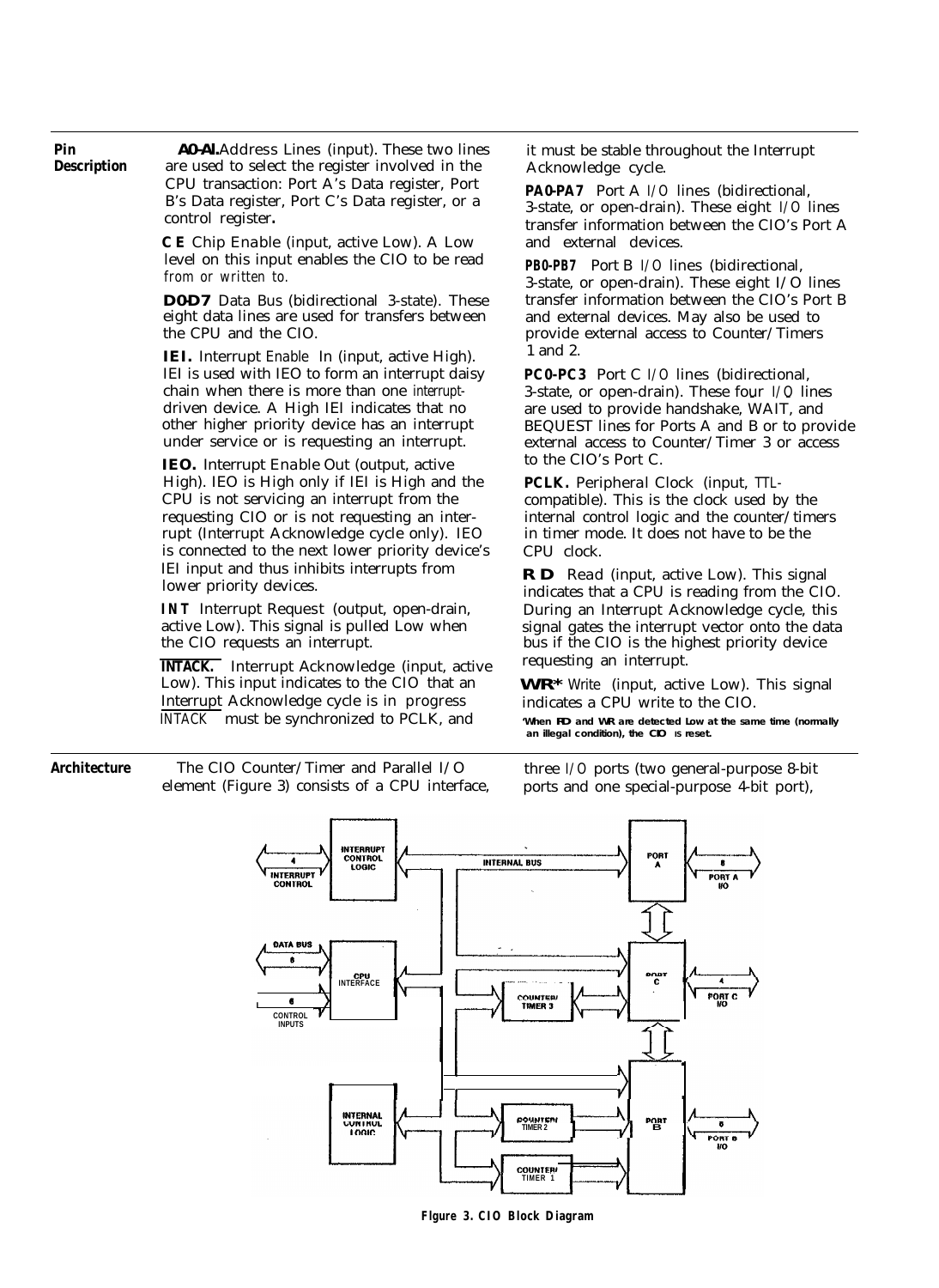#### **Architecture**

(Continued)



Figure 4. Ports A and B Block Diagram

three 16-bit counter/timers, an interruptcontrol logic block, and the internal-control logic block. An extensive number of programmable options allow the user to tailor the configuration to best suit the specific application.

The two general-purpose 8-bit I/O ports (Figure 4) are identical, except that Port B can be specified to provide external access to Counter/Timers 1 and 2. Either port can be programmed to be a handshake-driven, double-buffered port (input, output, or bidirectional) or a control-type port with the direction of each bit individually programmable. Each port includes pattern-recognition logic, allowing interrupt generation when a specific pattern is detected. The pattern-recognition logic can be programmed so the port functions like a priority-interrupt controller. Ports A and B can also be linked to form a 16-bit I/O port.

To control these capabilities, both ports contain 12 registers. Three of these registers, the Input, Output, and Buffer registers, comprise the data path registers. Two registers, the Mode Specification and Handshake Specification registers, are used to define the mode of the port and to specify which handshake, if any, is to be used. The reference pattern for the pattern-recognition logic is defined via

three registers: the Pattern Polarity, Pattern Transition, and Pattern Mask registers. The detailed characteristics of each bit path (for example, the direction of data flow or whether a path is inverting or noninverting) are programmed using the Data Path Polarity, Data Direction, and Special I/O Control registers.

The primary control and status bits are grouped in a single register, the Command and Status register, so that after the port is initially configured, only this register must be accessed frequently. To facilitate initialization, the port logic is designed so that registers associated with an unrequired capability are ignored and do not have to be programmed.

The function of the special-purpose 4-bit port, Port C (Figure 5), depends upon the roles of Ports A and B. Port C provides the required handshake lines. Any bits of Port C not used as handshake lines can be used as I/O lines or to provide external access for the third counter/timer.

Since Port C's function is defined primarily by Ports A and B, only three registers (besides the Data Input and Output registers) are needed. These registers specify the details of each bit path: the Data Path Polarity, Data Direction, and Special I/O Control registers.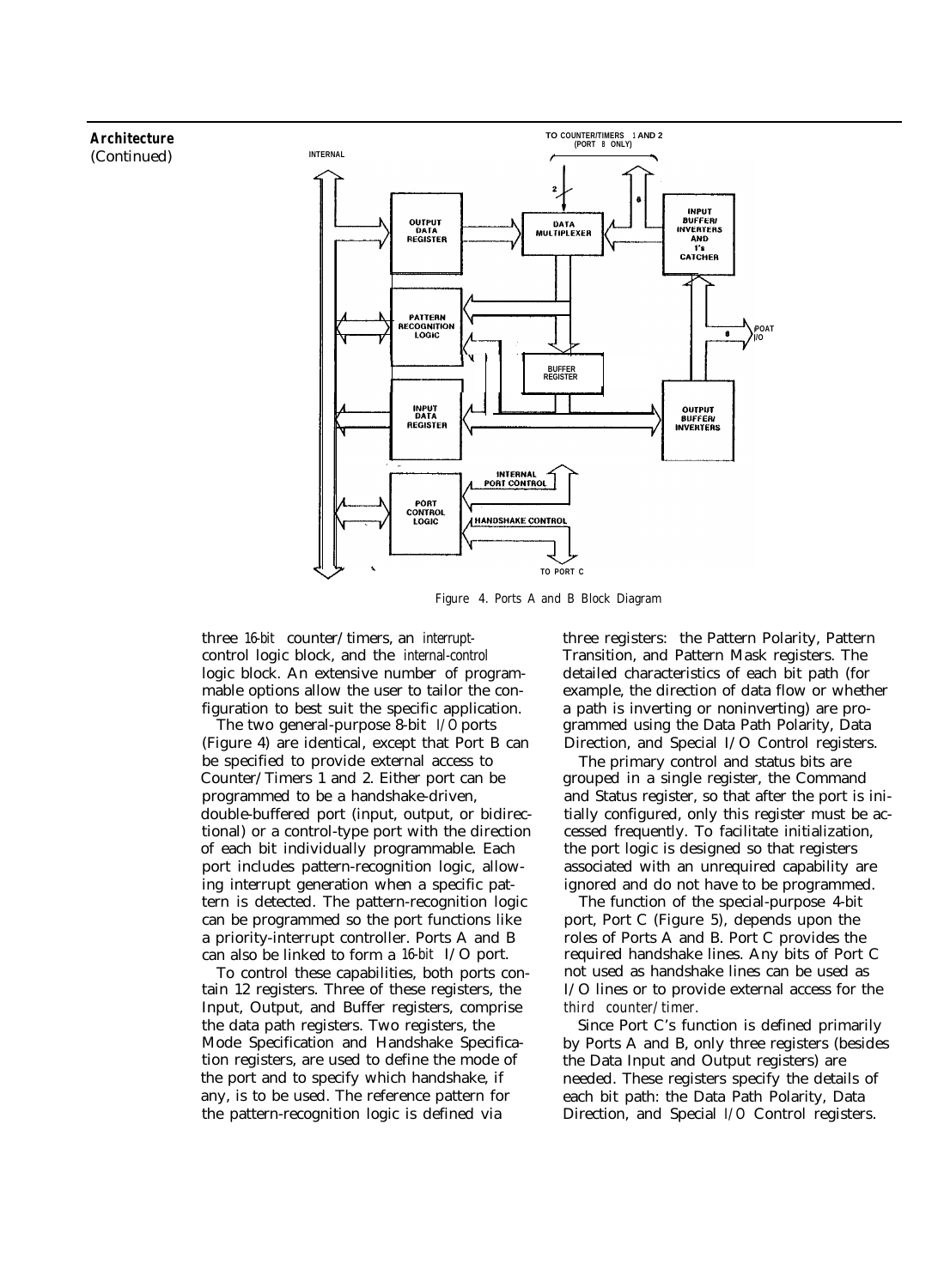## (Continued)



**Figure 5. Port C Block Diagram**

.

The three counter/timers (Figure 6) are all identical. Each is comprised of a 16-bit downcounter, a 16-bit Time Constant register (which holds the value loaded into the downcounter), a 16-bit Current Count register (used to read the contents of the down-counter), and two 8-bit registers for control and status (the Mode Specification and the Command and Status registers).

The capabilities of the counter/timer are numerous. Up to four port  $I/Olines$  can be dedicated as external access lines for each counter/timer: counter input, gate input, trigger input, and counter/timer output. Three different counter/timer output duty cycles are available: pulse, one-shot, or square-wave.

The operation of the counter/timer can be programmed as either retriggerable or nonretriggerable. With these and other options, most counter/timer applications are covered.

There are five registers (Master Interrupt Control register, three Interrupt Vector registers, and the Current Vector register) associated with the interrupt logic. In additiun, the ports' Command and Status registers and the counter/timers' Command and Status registers include bits associated with the interrupt logic. Each of these registers contains three bits for interrupt control and status: Interrupt Pending (IP), Interrupt Under Service (IUS), and Interrupt Enable (IE).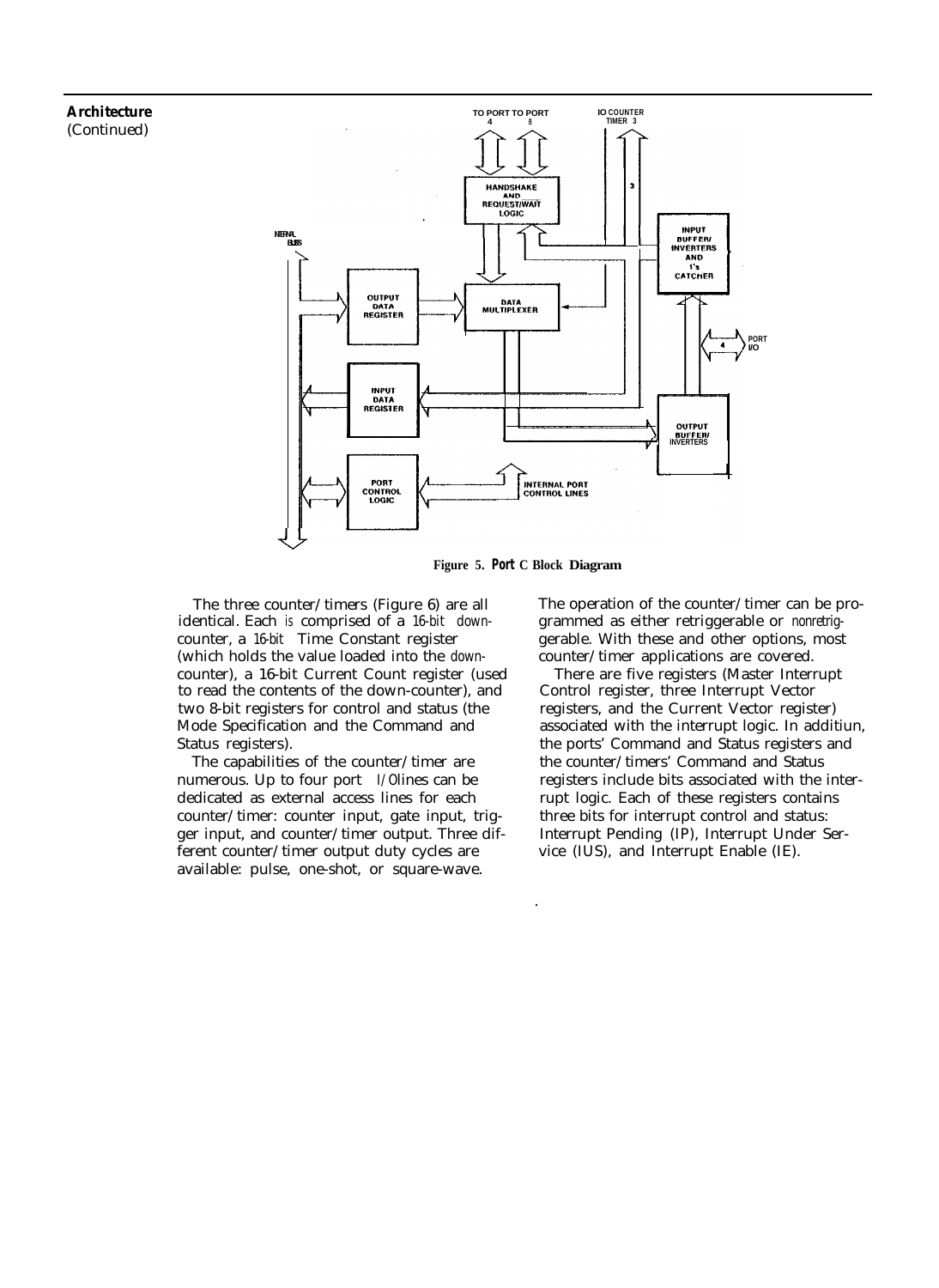

**Functional** The following describes the functions **Description** of the ports, pattern-recognition logic, counter/timers, and interrupt logic.

> **I/O Port Operations.** Of the CIO's three I/O ports, two (Ports A and B) are generalpurpose, and the third (Port C) is a specialpurpose 4-bit port. Ports A and B can be configured as input, output, or bidirectional ports with handshake. (Four different handshakes are available.) They can also be linked to form a single 16-bit port. If they are not used as ports with handshake, they provide 16 input or output bits with the data direction programmable on a bit-by-bit basis. Port B also provides access for Counter/Timers 1 and 2. In all configurations, Ports A and B can be programmed to recognize specific data patterns and to generate interrupts when the pattern is encountered.

> The four bits of Port C provide the handshake lines for Ports A and B when required. A REQUEST/WAIT line can also be provided so that CIO transfers can be synchronized with DMAs or CPUs. Any Port C bits not used for handshake or REQUEST/WAIT can be used as input or output bits (individually data-direction programmable) or external access lines for Counter/Timer 3. Port C does not contain any pattern-recognition logic. It is, however, capable of bit-addressable writes. With this feature, any combination of bits can be set and/or cleared while the other bits remain undisturbed without first reading the register. *Bit Port Operations.* In bit port operations, the

port's Data Direction register specifies the direction of data flow for each bit. A 1 specifies an input bit, and a 0 specifies an output bit. If bits are used as I/O bits for a counter/timer, they should be set as input or output, as required.

The Data Path Polarity register provides the capability of inverting the data path. A 1 specifies inverting, and a 0 specifies noninverting. All discussions of the port operations assume that the path is noninverting.

The value returned when reading an input bit reflects the state of the input just prior to the read. A l's catcher can be inserted into the input data path by programming a 1 to the corresponding bit position of the port's Special I/O Control register. When a 1 is detected at the l's catcher input, its output is set to 1 until it is cleared. The I's catcher is cleared by writing a 0 to the bit. In all other cases, attempted writes to input bits are ignored.

When Ports A and B include output bits, reading the Data register returns the value being output. Reads of Port C return the state of the pin. Outputs can be specified as opendrain by writing a 1 to the corresponding bit of the port's Special I/O Control register. Port C has the additional feature of bit-addressable writes. When writing to Port C, the four most significant bits are used as a write protect mask for the least significant bits (O-4, l-5, 2-6, and 3-7). If the write protect bit is written with a 1, the state of the corresponding output bit is not changed.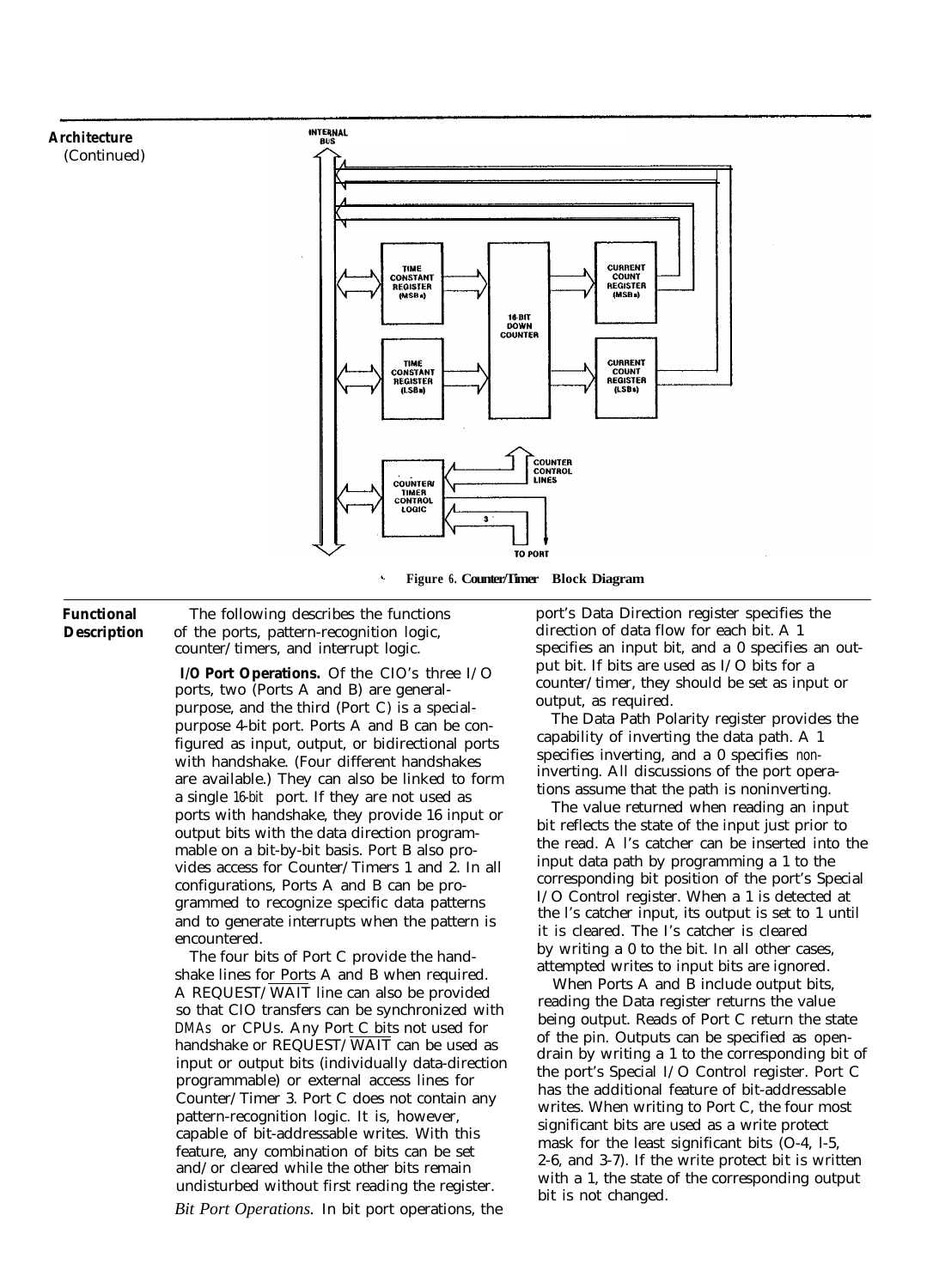#### **Functional Description**  (Continued)

*Ports with Handshake Operation.* Ports A and B can be specified as 8-bit input, output, or bidirectional ports with handshake. The CIO provides four different handshakes for its ports: Interlocked, Strobed, Pulsed, and 3-Wire. When specified as a port with handshake, the transfer of data into and out of the port and interrupt generation is under control of the handshake logic. Port C provides the handshake lines as shown in Table 1. Any Port C lines not used for handshake can be used as simple I/O lines or as access lines for Counter/Timer 3.

When Ports A and B are configured as ports with handshake, they are double-buffered. This allows for more relaxed interrupt service routine response time. A second byte can be input to or output from the port before the interrupt for the first byte is serviced. Normally, the Interrupt Pending (IP) bit is set and an interrupt is generated when data is shifted into the Input register (input port) or out of the Output register (output port). For input and output ports, the IP is automatically cleared when the data is read or written. In bidirectional ports, IP is cleared only by command. When the Interrupt on Two Bytes (ITB) control bit is set to 1, interrupts are generated only when two bytes of data are available to be read or written. This allows a maximum of 16 bits of information to be transferred on each interrupt. With ITB set, the IP is not automatically cleared until the second byte of data is read or written.

When the Single Buffer (SB) bit is set to 1, the port acts as if it is only single-buffered. This is useful if the handshake line must be stopped on a byte-by-byte basis.

Ports A and B can be linked to form a 16-bit port by programming a 1 in the Port Link Control (PLC) bit. In this mode, only Port A's Handshake Specification and Command and Status registers are used. Port B must be specified as a bit port. When linked, only Port A has pattern-match capability. Port B's

pattern-match capability must be disabled. Also, when the ports are linked, Port B's Data register must be read or written before Port A's.

When a port is specified as a port with handshake, the type of port it is (input, output, or bidirectional) determines the direction of data flow. The data direction for the bi-directional port is determined by a bit in Port C (Table 1). In all cases, the contents of the Data Direction register are ignored. The contents of the Special I/O Control register apply only to output bits (3-state or open-drain). Inputs may not have l's catchers; therefore, those bits in the Special I/O Control register are ignored. Port C lines used for handshake should be pro grammed as inputs. The handshake specification overrides Port C's Data Direction register for bits that must be outputs. The contents of Port C's Data Path Polarity register still apply. **Interlocked Handshake.** In the Interlocked Handshake mode, the action of the CIO must be acknowledged by the external device before the next action can take place. Figure 7 shows timing for Interlocked Handshake. An output port does not indicate that new data is available until the external device indicates it is ready for the data. Similarly, an input port does not indicate that it is ready for new data until the data source indicates that the previous byte of the data is no longer available, thereby acknowledging the input port's acceptance of the last byte. This allows the CIO to interface directly to the port of a Z8 microcomputer, a UPC, an FIO, an FIFO, or to another CIO port with no external logic.

A 4-bit deskew timer can be inserted in the Data Available  $\overline{(DAV)}$  output for output ports. As data is transferred to the Buffer register, the deskew timer is triggered. After the number of PCLK cycles specified by the deskew timer time constant plus one,  $\overline{DAV}$  is allowed to go Low. The deskew timer therefore guarantees that the output data is valid for a specified minimum amount of time before DAV

| <b>Port A/B Configuration</b>      | PC <sub>3</sub> | PC <sub>2</sub> | PC <sub>1</sub> | PC <sub>0</sub> |
|------------------------------------|-----------------|-----------------|-----------------|-----------------|
| Ports A and B: Bit Ports           | Bit I/O         | $Bit$ $IO$      | Bit I/O         | Bit I/O         |
| Port A: Input or Output Port       | RFD or DAV      | <b>ACKIN</b>    | REQUEST/WAIT    | Bit I/O         |
| (Interlocked, Strobed or Pulsed)   |                 |                 | or Bit $I/O$    |                 |
| Handshake)*                        |                 |                 |                 |                 |
| Port B: Input or Output Port       | REQUEST/WAIT    | Bit I/O         | RFD or DAV      | <b>ACKIN</b>    |
| (Interlocked, Strobed or Pulsed)   | or Bit $I/O$    |                 |                 |                 |
| Handshake)*                        |                 |                 |                 |                 |
| Port A or B: Input Port (3-Wire)   | RFD (Output)    | DAV (Input)     | REQUEST/WAIT    | DAC (Output)    |
| Handshake)                         |                 |                 | or Bit $IO$     |                 |
|                                    |                 |                 |                 |                 |
| Port A or B: Output Port (3-Wire)  | DAV (Output)    | DAC.            | REQUEST/WAIT    | RFD (Input)     |
| Handshake)                         |                 | (Output)        | or Bit $IO$     |                 |
|                                    |                 |                 |                 |                 |
| Port A or B: Bidirectional Port    | RFD or DAV      | <b>ACKIN</b>    | REQUEST/WAIT    | <b>IN/OUT</b>   |
| (Interlocked or Strobed Handshake) |                 |                 | or Bit $I/O$    |                 |

\*Both Ports A and B can be specified input or output with Interlocked, Strobed, or Pulsed Handshake at the same time if neither uses REOUEST/WAIT.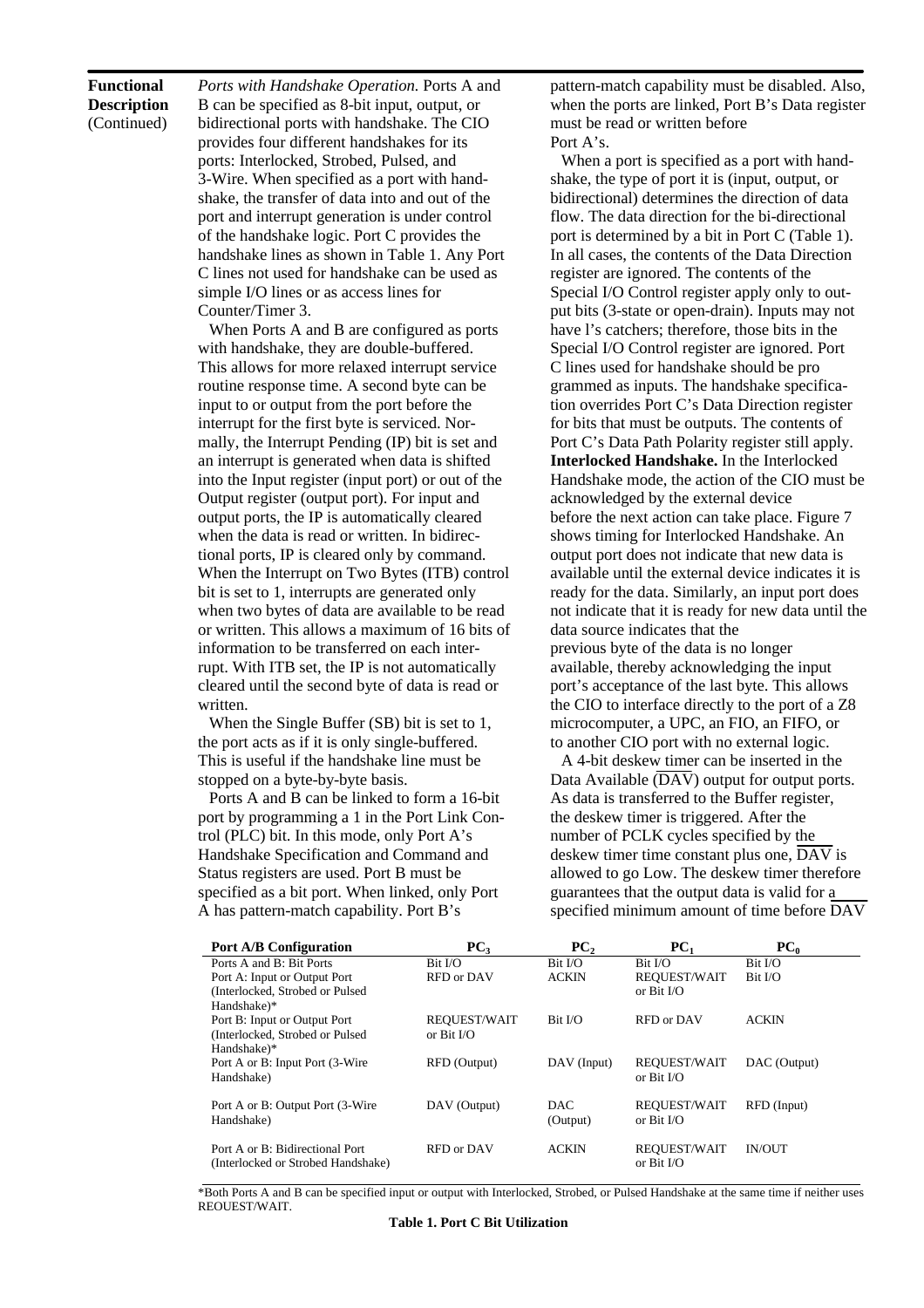| <b>Functional</b>  | goes Low. Deskew timers are available for out- | same                |
|--------------------|------------------------------------------------|---------------------|
| <b>Description</b> | put ports independent of the type of handshake | bus.                |
| (Continued)        | employed.                                      | lines.              |
|                    | Strobed Handshake. In the Strobed Hand-        | $3-Wi$<br>$II \sim$ |

shake mode, data is "strobed" into or out of the port by the external logic. The falling edge of the Acknowledge Input (ACKIN) strobes data into or out of the port. Figure 7 shows timing for the Strobed Handshake. In contrast to the Interlocked handshake, the signal indicating the port is ready for another data transfer operates independently of the ACKIN input. It is up to the external logic to ensure that data overflows or underflows do not occur.

3-Wire Handshake. The 3-Wire Handshake is designed for the situation in which one output port is communicating with many input ports simultaneously. It is essentially the same as the Interlocked Handshake, except that two signals are used to indicate if an input port is ready for new data or if it has accepted the present data. In the 3-Wire Handshake (Figure 8), the rising edge of one status line indicates that the port is ready for data, and the rising edge of another status line indicates'that the data has been accepted. With the 3-Wire Handshake, the output lines of many input ports can be bussed together with open-drain drivers; the output port knows when all the ports have accepted the data and are ready. This is the

handshake as is used on the IEEE-488 Because this handshake requires three only one port (either  $A$  or  $B$ ) can be a 3-Wire Handshake port at a time. The 3-Wire Handshake is not available in the bidirectional mode. Because the port's direction can be changed under software control, however, bidirectional IEEE-488-type transfers can be performed.

Pulsed Handshake. The Pulsed Handshake (Figure 9) is designed to interface to mechanical-type devices that require data to be held for long periods of time and need relatively wide pulses to gate the data into or out of the device. The logic is the same as the Interlocked Handshake mode, except that an internal counter/timer is linked to the handshake logic. If the port is specified in the input mode, the timer is inserted in the ACKIN path.<br>The external ACKIN input triggers the timer and its output is used as the Interlocked Handshake's normal acknowledge input. If the port is an output port, the timer is placed in the Data Available (DAV) output path. The timer is triggered when the normal Interlocked Hand-<br>shake DAV output goes Low and the timer output is used as the actual DAV output. The counter/timer maintains all of its normal capabilities. This handshake is not available to bidirectional ports.





**Figure 7. Interlocked and Strobed Handshakes**



**Figure 8. 3-Wire Handshake**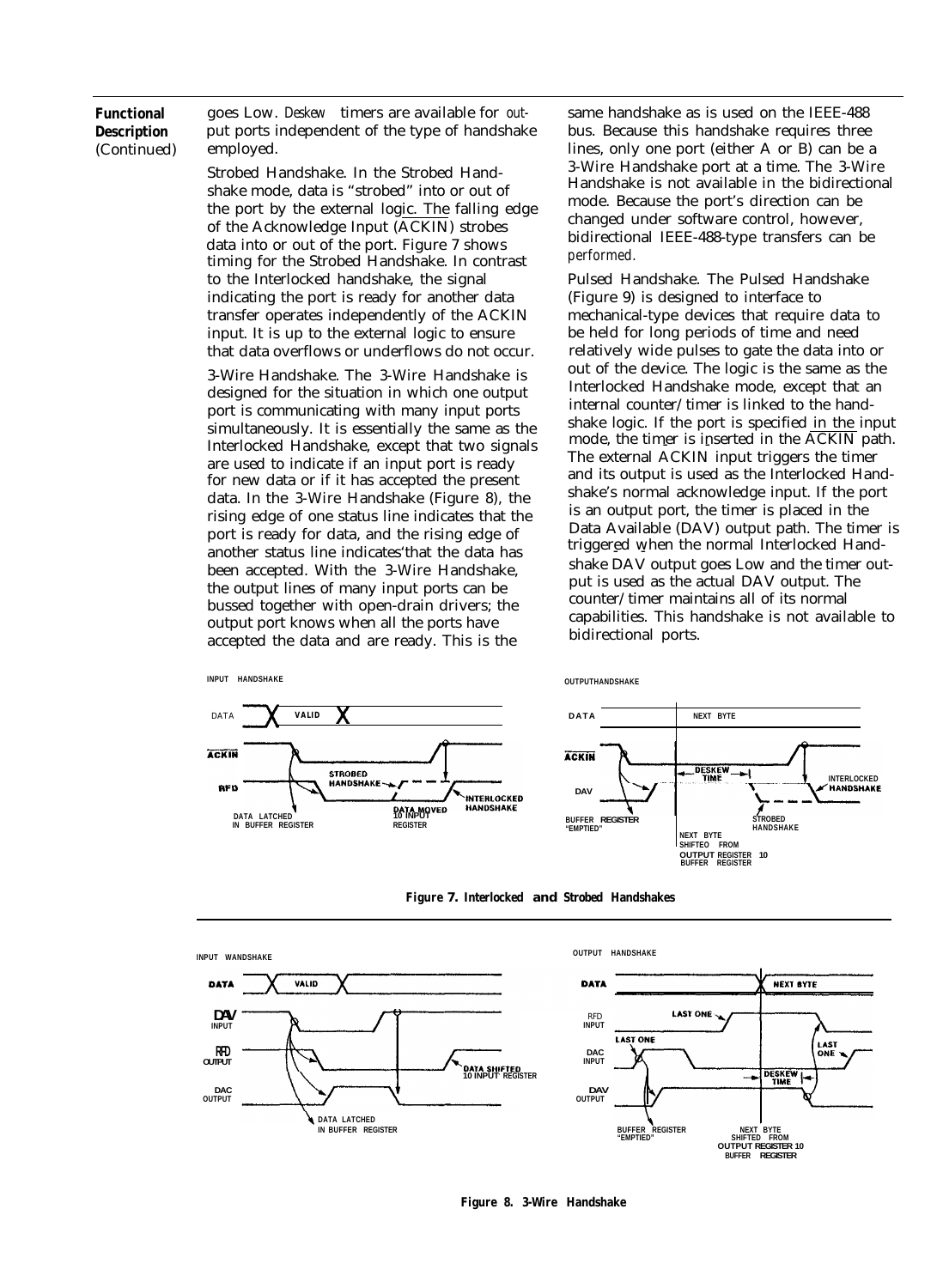#### **Functional Description** (Continued)

**REQUEST/WAIT Line Operation.** Port C can be programmed to provide a status signal output in addition to the normal handshake lines for either Port A or B when used as a port with handshake. The additional signal is either a REQUEST or WAIT signal. The REQUEST signal indicates when a port is ready to perform a data transfer via the CPU interface. It is intended for use with a DMA-type device. The WAIT signal provides synchronization for transfers with a CPU. Three bits in the Port Handshake Specification register provide controls for the REQUEST/WAIT logic. Because the extra Port C line is used, only one port can be specified as a port with a handshake and a REQUEST/WAIT line. The other port must be a bit port.

Operation of the REQUEST line is modified by the state of the port's Interrupt on Two Bytes (ITB) control bit. When ITB is 0, the REQUEST line goes active as soon as the CIO is ready for a data transfer. If ITB is 1, REQUEST does not go active until two bytes can be transferred. REQUEST stays active as long as a byte is available to be read or written.

The SPECIAL REQUEST function is reserved for use with bidirectional ports only. In this case, the REQUEST line indicates the status of the register not being used in the data path at - that time. If the IN/OUT line is High, the REQUEST line is High when the Output register is empty. If IN/OUT is Low, the REQUEST line is High when the Input register is full.

*Pattern-Recognition Logic Operation.* Both Ports A and B can be programmed to generate interrupts when a specific pattern is recognized at the port. The pattern-recognition logic is independent of the port application, thereby allowing the port to recognize patterns in all of its configurations. The pattern can be independently specified for each bit as 1, 0, rising edge, falling edge, or any transition. Individual bits may be masked off. A patternmatch is defined as the simultaneous satisfaction of all nonmasked bit specifications in the AND mode or the satisfaction of any non-Masked bit specifications in either of the OR or OR-Priority Encoded Vector modes.

The pattern specified in the Pattern Definition register assumes that the data path is programmed to be noninverting. If an input bit in the data path is programmed to be inverting, the pattern detected is the opposite of the one specified. Output bits used in the pattern-match logic are internally sampled before the invert/noninvert logic.

**Bit Port Pattern-Recognition Operations.**Dur-ing bit port operations, pattern-recognition may be performed on all bits, including those used as I/O for the counter/timers. The input to the pattern-recognition logic follows the value at the pins (through the invert/noninvert logic) in all cases except for simple inputs with l's catchers. In this case, the output of the l's catcher is used. When operating in the AND or OR mode, it is the transition from a nomatch to a match state that causes the interrupt. In the "OR" mode, if a second match occurs before the first match goes away, it does not cause an interrupt. Since a match condition only lasts a short time when edges are specified, care must be taken to avoid losing a match condition. Bit ports specified in the OR-Priority Encoded Vector mode generate interrupts as long as any match state exists. A transition from a no-match to a match state is not required.

The pattern-recognition logic of bit ports operates in two basic modes: transparent and latched. When the Latch on Pattern Match (LPM) bit is set to 0 (Transparent mode), the interrupt indicates that a specified pattern has occurred, but a read of the Data register does not necessarily indicate the state of the port at the time the interrupt was generated. In the Latched mode (LPM= l), the state of all the port inputs at the time the interrupt was generated is latched in the input register and held until IP is cleared. In all cases, the PMF indicates the state of the port at the time it is read.

If a match occurs while IP is already set, an error condition exists. If the Interrupt On Error bit (IOE) is 0, the match is ignored. However, if IOE is 1 after the firs! IP is cleared, it is automatically set to 1 along with the Interrupt Error (ERR) flag. Matches occurring while ERR is set are ignored. ERR is cleared when the corresponding IP is cleared.

When a pattern-match is present in the OR-Priority Encoded Vector mode, IP is set to 1. The IP cannot be cleared until a match is no longer present. If the interrupt vector is allowed to include status, the vector returned during Interrupt Acknowledge indicates the highest priority bit matching its specification at the time of the Acknowledge cycle. Bit 7 is the highest priority and bit 0 is the lowest. The bit initially causing the interrupt may not be the one indicated by the vector if a higher priority bit matches before the Acknowledge. Once the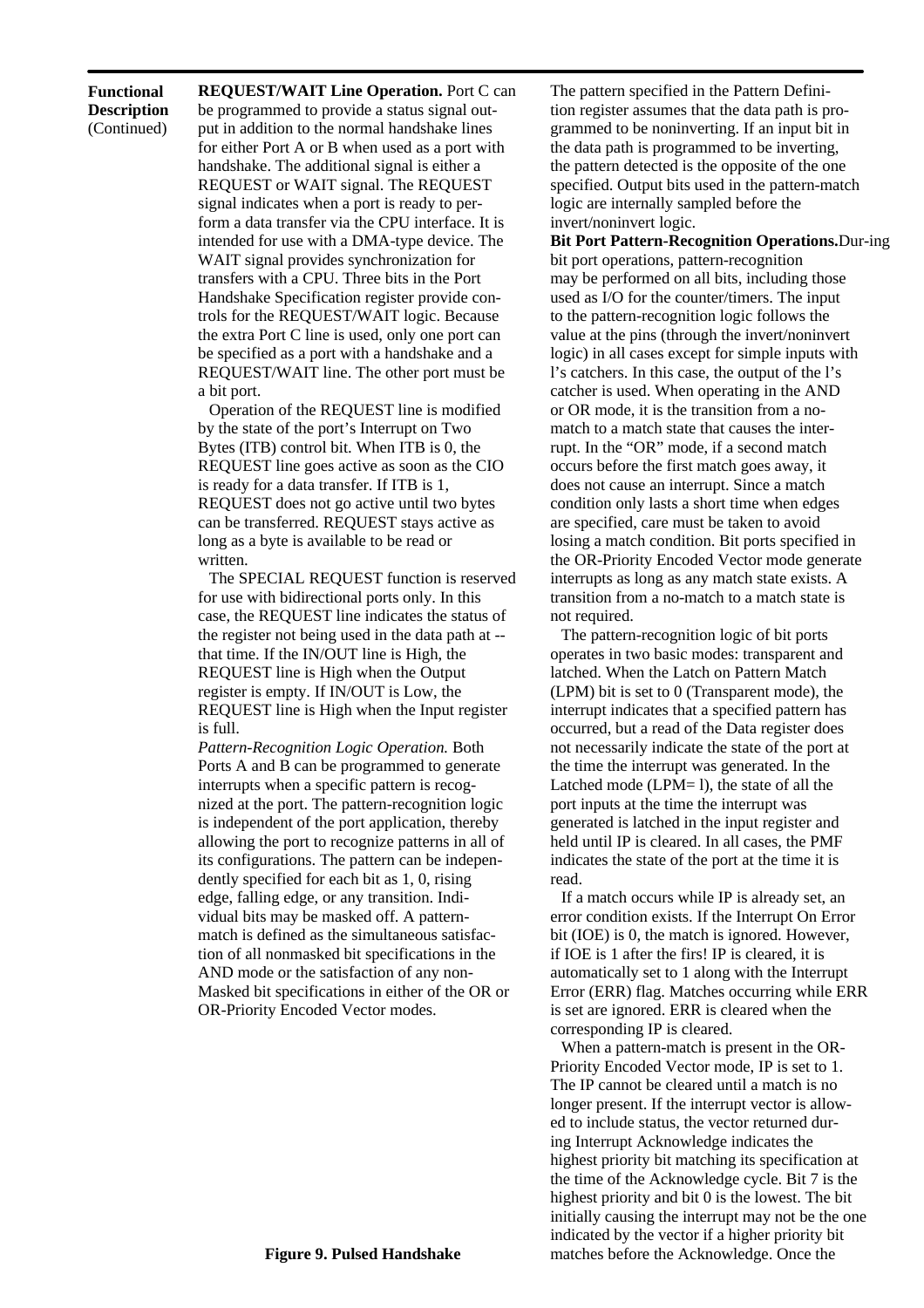#### **Functional Description** (Continued)

Acknowledge cycle is initiated, the vector is frozen until the corresponding IP is cleared. Where inputs that cause interrupts might change before the interrupt is serviced, the l's catcher can be used to hold the value. Because a no-match to match transition is not required, the source of the interrupt must be cleared before IP is cleared or else a second interrupt is generated. No error detection is performed in this mode, and the Interrupt On Error bit should be set to 0.

**Ports with Handshake Pattern-Recognition Operation.** In this mode, the handshake logic normally controls the setting of IP and, therefore, the generation of interrupt requests. The pattern-match logic controls the Pattern-Match Flag (PMF). The data is compared with the match pattern when it is shifted from the Buffer register to the Input register (input port) or when it is shifted from the Output register to the Buffer register (output port). The pattern match logic can override the handshake logic in certain situations. If the port is programmed to interrupt when two bytes of data are available to be read or written, but the first byte matches the specified pattern, the pattern-recognition logic sets IP and generates an interrupt. While PMF is set, IP cannot be cleared by reading or writing the data registers. IP must be cleared by command. The input register is not emptied while IP is set, nor is the output register filled until IP is cleared.

If the Interrupt on Match Only (IMO) bit is set, IP is set only when the data matches the pattern. This is useful in DMA-type application when interrupts are required only after a block of data is transferred.

**Counter/Timer Operation.** The three independent 16-bit counter/timers consist of a presettable 16-bit down counter, a 16-bit Time Constant register, a 16-bit Current Counter register, an 8-bit Mode Specification register, an 8-bit Command and Status register, and the associated control logic that links these registers.

| Function             | $C/T_1$ | C/T <sub>2</sub> | $C/T_3$         |
|----------------------|---------|------------------|-----------------|
| Counter/Timer Output | PR 4    | P <sub>B</sub> 0 | PC <sub>0</sub> |
| Counter/Input        | PB 5    | PR 1             | <b>PC</b> 1     |
| Trigger Input        | PB 6    | PR 2             | PC.2            |
| Gate Input           | PR 7    | PR 3             | PC <sub>3</sub> |

**Table 2. Counter/Timer External Access**

The flexibility of the counter/timers is enhanced by the provision of up to four lines per counter/timer (counter input, gate input, trigger input, and counter/timer output) for direct external control and status. Counter/ Timer l's external I/O lines are provided by the four most significant bits of Port B. Counter/Timer 2's are provided by the four least significant bits of Port B. Counter/Timer 3's external I/O lines are provided by the four bits of Port C. The utilization of these lines (Table 2) is programmable on a bit-by-bit basis via the Counter/Timer Mode Specification registers.

When external counter/timer I/O lines are to be used, the associated port lines must be vacant and programmed in the proper data direction. Lines used for counter/timer I/O have the same characteristics as simple input lines. They can be specified as inverting or noninverting; they can be read and used with the pattern-recognition logic. They can also include the l's catcher input.

Counter/Timers 1 and 2 can be linked inter-Nally in three different ways. Counter/Timer l's output (inverted) can be used as Counter/ Timer 2's trigger, gate, or counter input. When linked, the counter/timers have the same capabilities as when used separately. The only restriction is that when Counter/Timer 1 drives Counter/Timer 2's count input, Counter/Timer 2 must be programmed with its external count input disabled.

There are three duty cycles available for the timer/counter output: pulse, one-shot, and square-wave. Figure 10 shows the counter/ timer waveforms. When the Pulse mode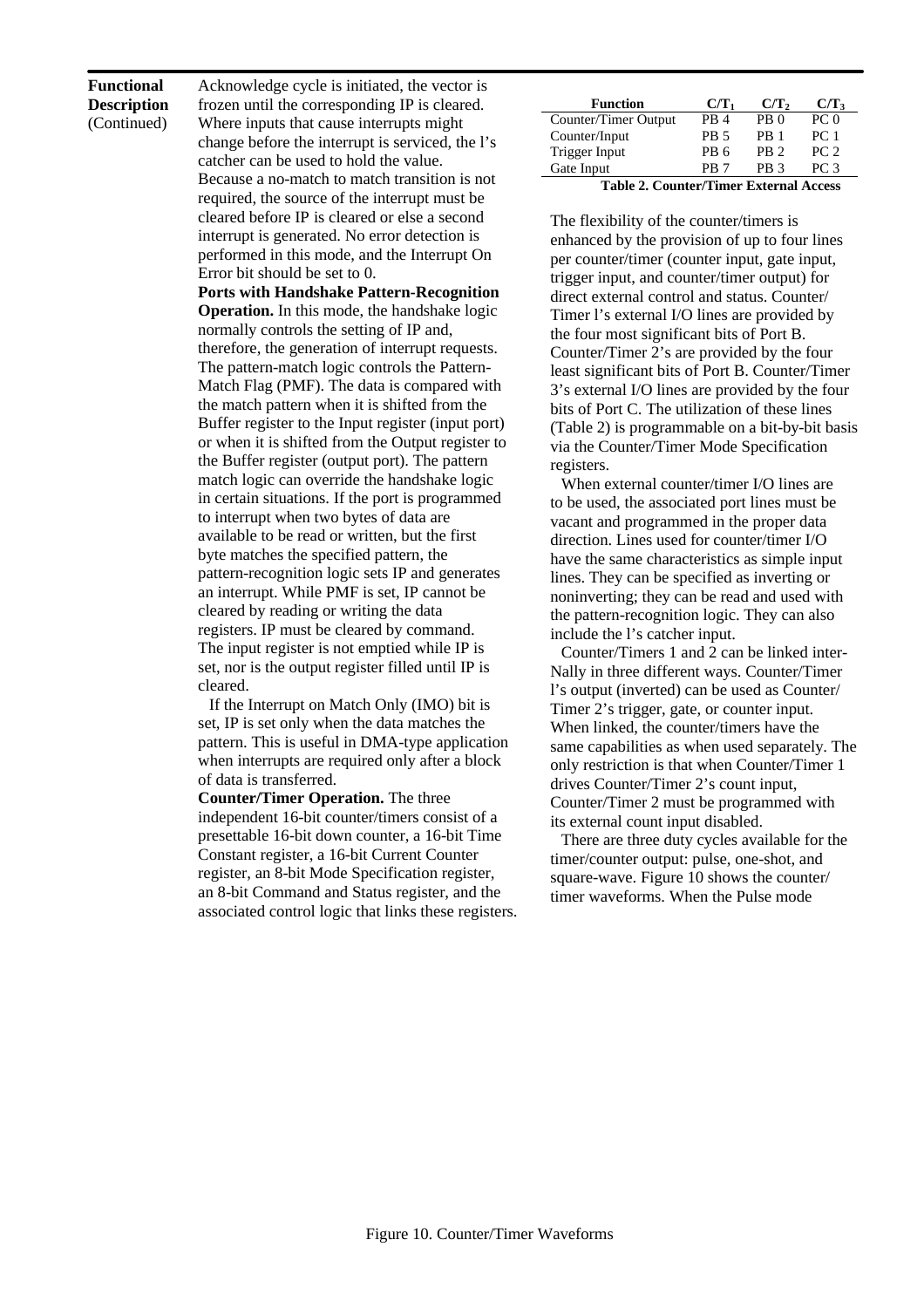#### **Functional Description**  (Continued)

is specified, the output goes High for one clock cycle, beginning when the down-counter leaves the count of 1. In the One-Shot mode, the output goes High when the counter/timer is triggered and goes Low when the downcounter reaches 0. When the square-wave output duty cycle is specified, the counter/timer goes through two full sequences for each cycle. The initial trigger causes the downcounter to be loaded and the normal countdown sequence to begin. If a 1 count is detected on the down-counter's clocking edge, the output goes High and the time constant value is reloaded. On the clocking edge, when both the down-counter and the output are l's, the output is pulled back Low.

The Continuous/Single Cycle (C/SC) bit in the Mode Specification register controls operation of the down-counter when it reaches terminal count. If C/SC is 0 when a terminal count is reached, the countdown sequence stops. If the C/SC bit is 1 each time the countdown counter reaches 1, the next cycle causes the time constant value to be reloaded. The time constant value may be changed by the CPU, and on reload, the new time constant value is loaded.

Counter/timer operations require loading the time constant value in the Time Constant register and initiating the countdown sequence by loading the down-counter with the time constant value. The Time Constant register is accessed as two 8-bit registers. The registers are readable as well as writable, and the access order is irrelevant. A 0 in the Time Constant register specifies a time constant of 65,536. The down-counter is loaded in one of three ways: by writing a 1 to the Trigger Command Bit (TCB) of the Command and Status register, on the rising edge of the external trigger input, or, for Counter/Timer 2 only, on the rising edge of Counter/Timer l's internal output if the counters are linked via the trigger input. The TCB is write-only, and read always returns 0.

Once the down-counter is loaded, the countdown sequence continues toward terminal count as long as all the counter/timers' hardware and software gate inputs are High. If any of the gate inputs goes Low (0), the countdown halts. It resumes when all gate inputs are 1 again.

The reaction to triggers occurring during a countdown sequence is determined by the state of the Retrigger Enable Bit (REB) in the Mode Specification register. If REB is 0, retriggers are ignored and the countdown continues normally. If REB is 1, each trigger causes the down-counter to be reloaded and the countdown sequence starts over again. If the output is programmed in the Square-Wave mode, retrigger causes the sequence to start over from the initial load of the time constant.

The rate at which the down-counter counts is determined by the mode of the counter/timer. In the Timer mode (the External Count Enable [ECE] bit is 0), the down-counter is clocked internally by a signal that is half the frequency of the PCLK input to the chip. In the Counter mode (ECE is l), the down-counter is decremented on the rising edge of the counter/ timer's counter input .

Each time the counter reaches terminal count, its Interrupt Pending (IP) bit is set to 1, and if interrupts are enabled ( $IE = 1$ ), an interrupt is generated. If a terminal count occurs while IP is already set, an internal error flag is set. As soon as IP is cleared, it is forced to 1 along with the Interrupt Error (ERR) flag. Errors that occur after the internal flag is set are ignored.

The state of the down-counter can be determined in two ways: by reading the contents of the down-counter via the Current Count register or by testing the Count In Progress (CIP) status bit in the Command and Status register. The CIP status bit is set when the down-counter is loaded; it is reset when the down-counter reaches 0. The Current Count register is a 16-bit register, accessible as two 8-bit registers, which mirrors the contents of the down-counter. This register can be read anytime. However, reading the register is asynchronous to the counter's counting, and the value returned is valid only if the counter is stopped. The down-counter can be reliably read "on the fly" by the first writing of a 1 to the Read Counter Control (RCC) bit in the counter/timer's Command and Status register. This freezes the value in the Current Count register until a read of the least significant byte is performed.

**Interrupt Logic Operation.** The CIO has five potential sources of interrupts: the three counter/timers and Ports A and B. The priorities of these sources are fixed in the following order: Counter/Timer 3, Port A, Counter/Timer 2, Port B, and Counter/Timer 1. Since the counter/timers all have equal capabilities and Ports A and B have equal capabilities, there is no adverse impact from the relative priorities.

The CIO interrupt priority, relative to other components within the system, is determined by an interrupt daisy chain. Two pins, Inter-rupt Enable In (IEI) and Interrupt Enable Out (IEO), provide the input and output necessary to implement the daisy chain. When IEI is pulled Low by a higher priority device, the CIO cannot request an interrupt of the CPU. The following discussion assumes that the IEI line is High.

Each source of interrupt in the CIO contains three bits for the control and status of the interrupt logic: an Interrupt Pending (IP) status bit, an Interrupt Under Service (IUS)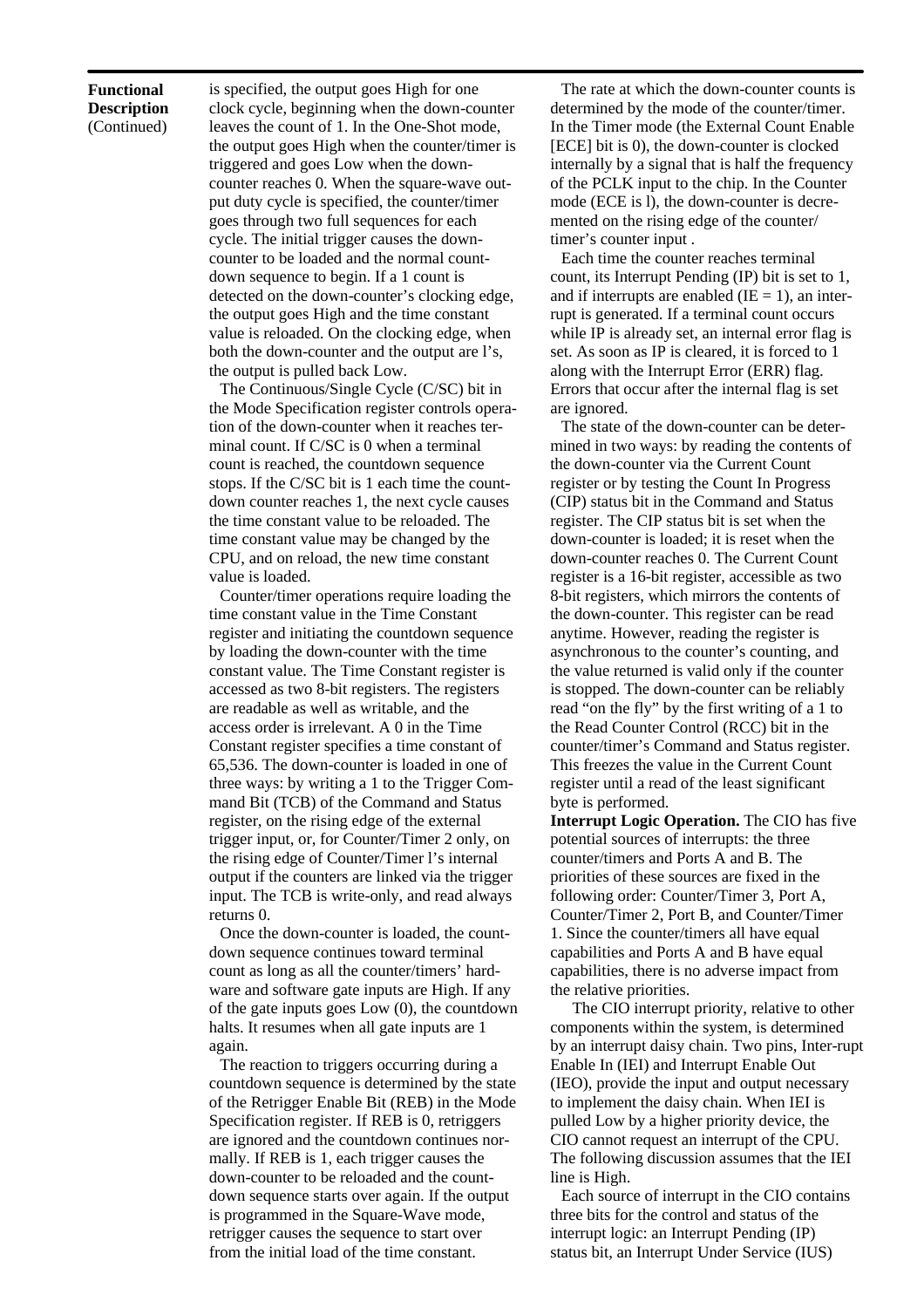#### **Functional Description**  (Continued)

status bit, and an Interrupt Enable (IE) control bit. IP is set when an event requiring CPU intervention occurs. The setting of IP results in forcing the Interrupt (INT) output Low, if the associated IE is 1.

The IUS status bit is set as a result of the Interrupt Acknowledge cycle by the CPU and is set only if its IP is of highest priority at the time the Interrupt Acknowledge commences. It can also be set directly by the CPU. Its primary function is to control the interrupt daisy chain. When set, it disables lower priority sources in the daisy chain, so that lower priority interrupt sources do not request servicing while higher priority devices are being serviced.

The IE bit provides the CPU with a means of masking off individual sources of interrupts. When IE is set to 1, interrupt is generated normally. When IE is set to 0, the IP bit is set when an event occurs that would normally require service; however, the INT output is not forced Low.

The Master Interrupt Enable (MIE) bit allows all sources of interrupts within the CIO to be disabled without having to individually set each IE to 0. If MIE is set to 0, all IPs are masked off and no interrupt can be requested or acknowledged. The Disable Lower Chain (DLC) bit is included to allow the CPU to modify the system daisy chain. When the DLC bit is set to 1, the CIO's IEO is forced Low, independent of the state of the CIO or its IEI

**Programming** The data registers within the CIO are directly accessed by address lines A0 and Al (Table 3). All other internal registers are accessed by the following two-step sequence, with the address lines specifying a control operation. First, write the address of the target register to an internal 6-bit Pointer Register; then read from or write to the target register. The Data registers can also be accessed by this method.

> An internal state machine determines if accesses with A0 and Al equalling 1 are to the Pointer Register or to an internal control register (Figure 11). Following any control read operation, the state machine is in State 0 (the next control access is to the Pointer Register). This can be used to force the state machine into a known state. Control reads in State 0 return the contents of the last register

| А 1 | A0 | <b>Register</b>          |
|-----|----|--------------------------|
|     |    | Port C's Data Register   |
| 0   |    | Port B's Data Register   |
|     |    | Port A's Data Register   |
|     |    | <b>Control Registers</b> |

 input, and all lower priority devices' interrupts are disabled.

As part of the Interrupt Acknowledge cycle, the CIO is capable of responding with an S-bit interrupt vector that specifies the source of the interrupt. The CIO contains three vector registers: one for Port A, one for Port B, and one shared by the three counter/timers. The vector output is inhibited by setting the No Vector (NV) control bit to 1. The vector output can be modified to include status information to. pinpoint more precisely the cause of interrupt. Whether the vector includes status or not is controlled by a Vector Includes Status (VIS) control bit. Each base vector has its own VIS bit and is controlled independently. When  $MIE = 1$ , reading the base vector register always includes status, independent of the state of the VIS bit. In this way, all the information obtained by the vector, including status, can be obtained with one additional instruction when VIS is set to 0. When  $MIE = 0$ , reading the vector register returns the unmodified base vector so that it can be verified. Another register, the Current Vector register, allows use of the CIO in a polled environment. When read, the data returned is the same as the interrupt vector that would be output in an acknowledge, based on the highest priority IP set. If no unmasked IPs are set, the value FFH is returned. The Current Vector register is read-only.

pointed to. Therefore, a register can be read continuously without writing to the Pointer. While the CIO is in State 1 (next control access is to the register pointed to), many internal operations are suspended-no 1Ps are set and internal status is frozen. Therefore, to minimize interrupt latency and to allow continuous status updates, the CIO should not be left in State 1.

The CIO is reset by forcing RD and WR Low simultaneously (normally an illegal condition) or by writing a 1 to the Reset bit. Reset disables all functions except a read from or write to the Reset bit; writes to all other bits are ignored, and all reads return 01h. In this state, all control bits are forced to 0 and may be programmed only after clearing the Reset bit (by writing a 0 to it).

NOTE: State changes occur only when  $AO = A1 = 1$ . No other accesses have effect.

**Table 3. Register Selection**

**Figure 11. State Machine Operation**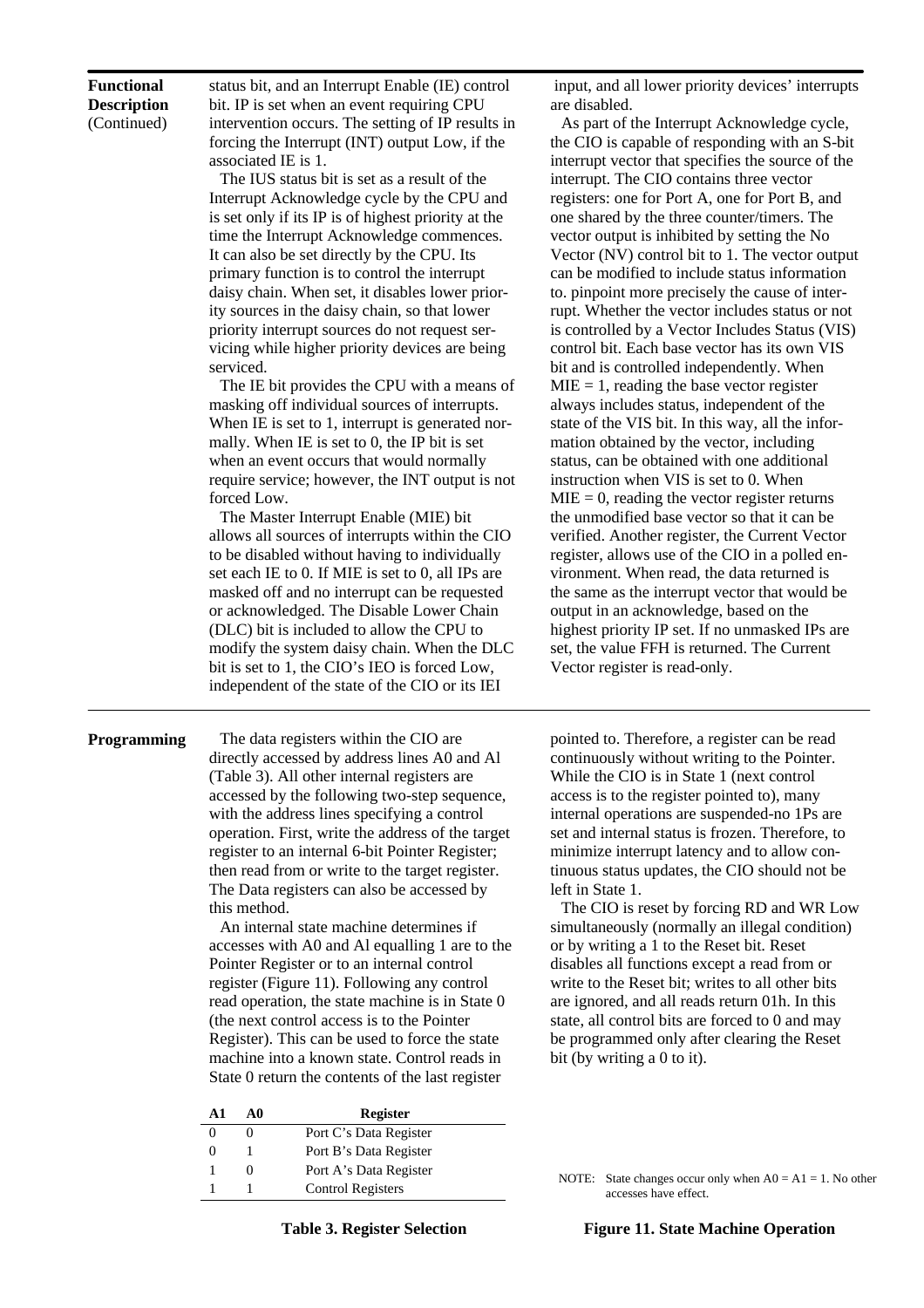

**Figure 13. Port Specifications Registers**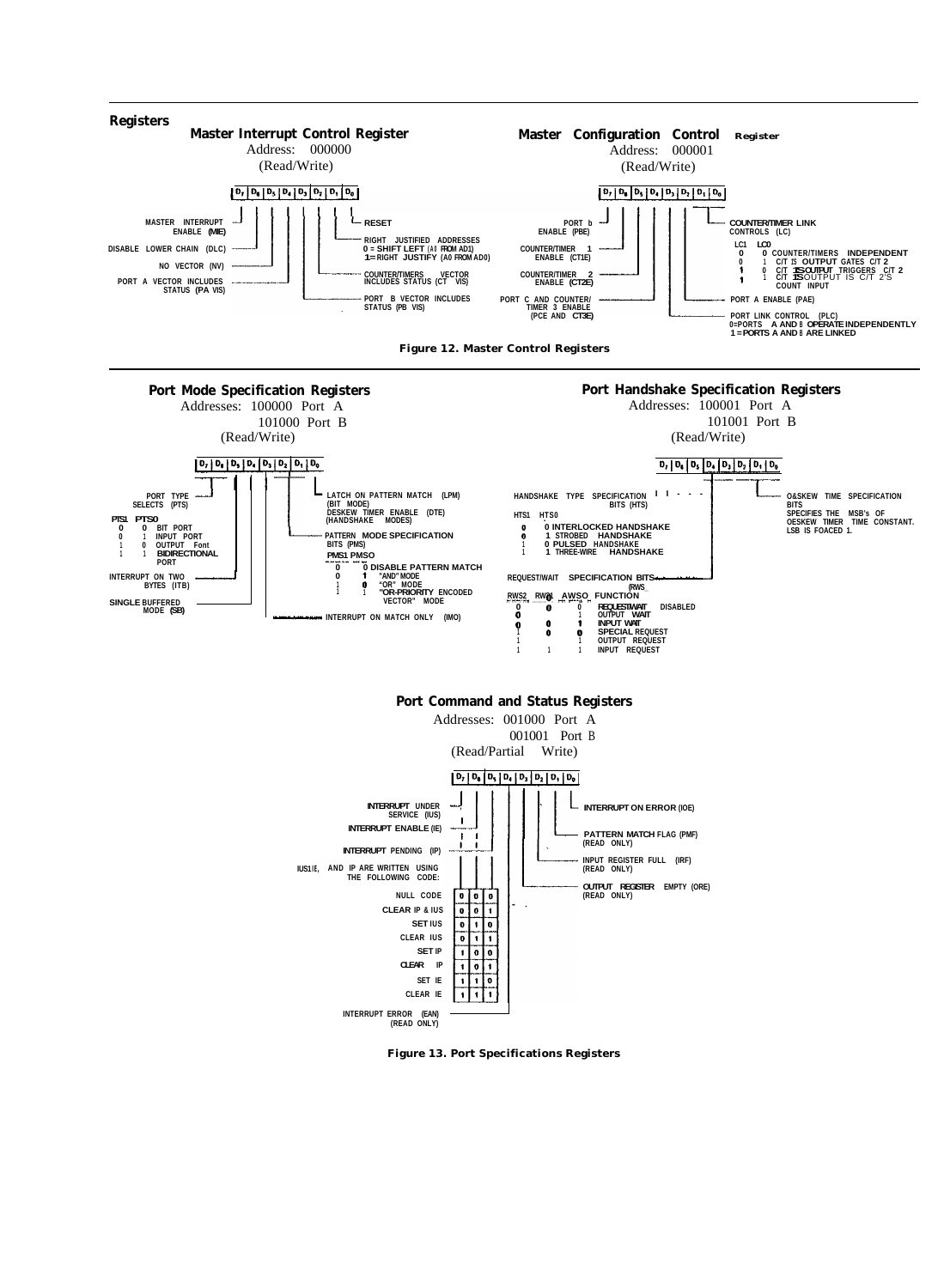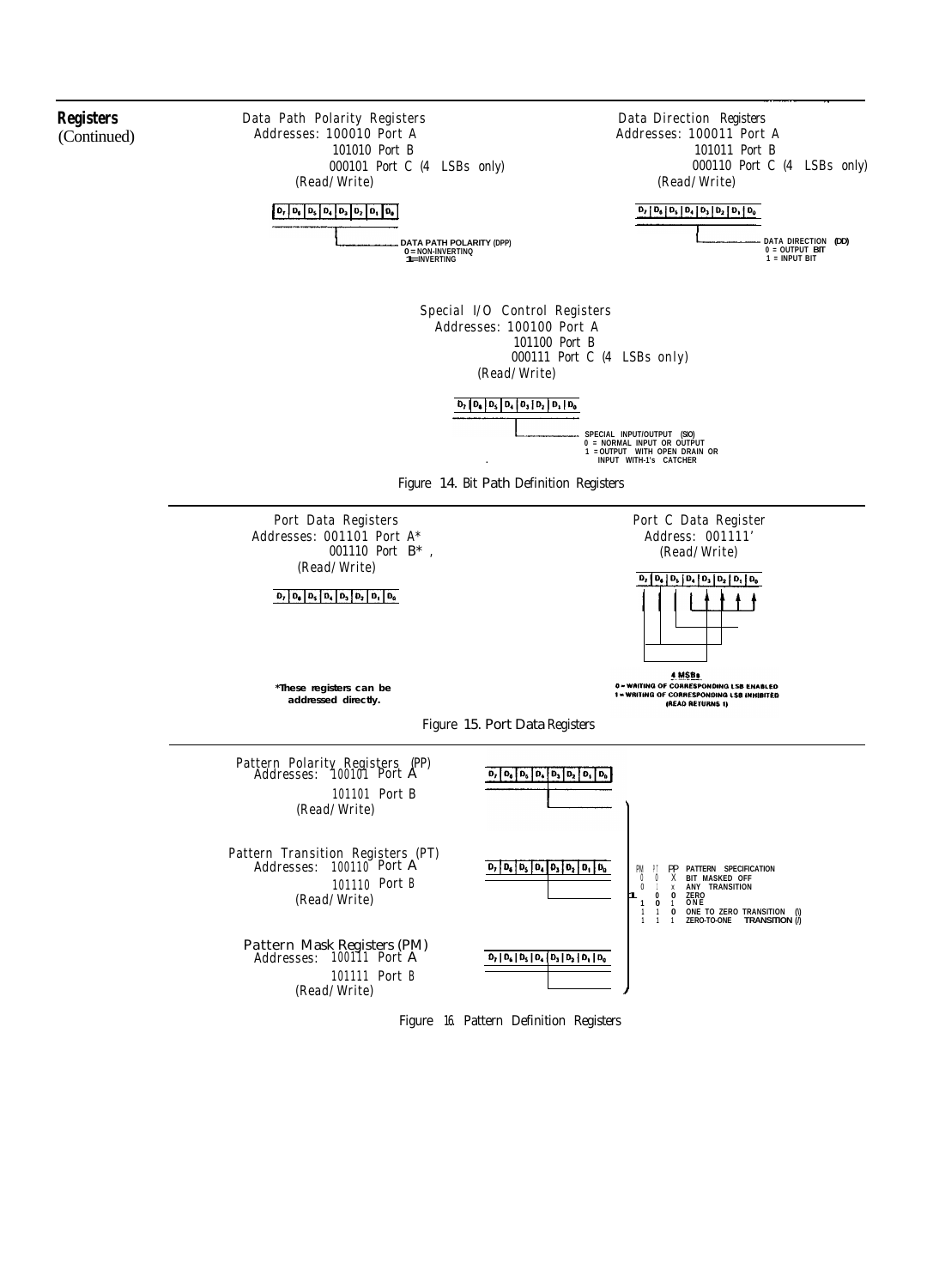

**Figure 17. Counter/Timer Register**